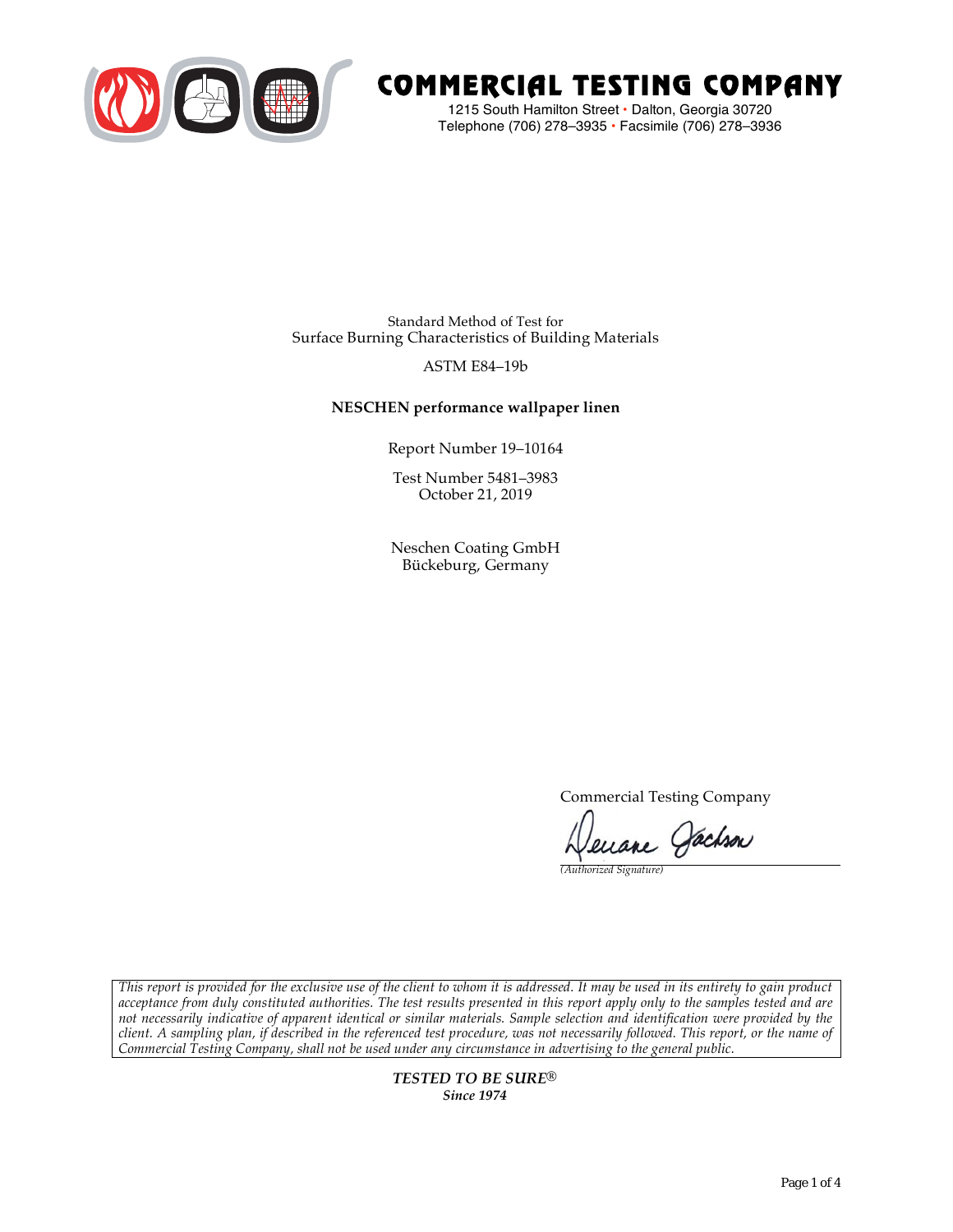#### **INTRODUCTION**

This report is a presentation of results of a surface flammability test on a material submitted by Neschen Coating GmbH, Bückeburg, Germany.

The test was conducted in accordance with the ASTM International fire-test-response standard E84–19b, *Surface Burning Characteristics of Building Materials*, sometimes referred to as the Steiner tunnel test. ASTM E84 is an American National Standard (ANSI) and has been approved for use by agencies of the Department of Defense. The ASTM E84 test method is the technical equivalent of UL No. 723. The test is applicable to exposed interior surfaces such as walls and ceilings. The test is conducted with the specimen in the ceiling position with the surface to be evaluated face down toward the ignition source. Thus, specimens shall either be self-supporting by its own structural quality, held in place by added supports along the test surface, or secured from the back side.

This standard is used to measure and describe the response of materials, products, or assemblies to heat and flame under controlled conditions, but does not by itself incorporate all factors required for firehazard or fire-risk assessment of the materials, products, or assemblies under actual fire conditions.

#### **PURPOSE**

The purpose of the test is to provide only the comparative measurements of surface flame spread and smoke development of materials with that of select grade red oak and fiber–reinforced cement board, Grade II, under specific fire exposure conditions with the smoke area of heptane used to establish the smoke-developed index. The test exposes a nominal 24-foot long by 20-inch wide test specimen to a controlled air flow and flaming fire adjusted to spread the flame along the entire length of a red oak specimen in  $5\frac{1}{2}$  minutes. During the 10-minute test duration, flame spread over the specimen surface are measured and recorded. Test results are calculated relative to red oak, which has an arbitrary rating of 100, and fiber–reinforced cement board, Grade II, which has a rating of 0. The 100 smoke-developed index is calculated using the smoke area of heptane.

The test results are expressed as Flame Spread Index and Smoke-Developed Index. The Flame Spread Index is defined in ASTM E176 as "a number or classification indicating a comparative measure derived from observations made during the progress of the boundary of a zone of flame under defined test conditions." The Smoke-Developed Index, a term specific to ASTM E84, is defined as "a number or classification indicating a comparative measure derived from smoke obscuration data collected during the test for surface burning characteristics." There is not necessarily a relationship between the two measurements.

The method does not provide for measurement of heat transmission through the surface tested, the effect of aggravated flame spread behavior of an assembly resulting from the proximity of combustible walls and ceilings, or classifying a material as noncombustible solely by means of a Flame Spread Index.

The zero reference and other parameters critical to furnace operation are verified on the day of the test by conducting a 10–minute test using 1/4–inch fiber–reinforced cement board, Grade II. Periodic tests using NOFMA certified 23/32–inch select grade red oak flooring provide data for the 100 flame spread reference with heptane providing data for calculating the 100 smoke-developed index. These procedures are more fully described in Section 7of the E84 Standard.

#### **TEST SAMPLE**

The test sample, selected by the client, was identified as **NESCHEN performance wallpaper linen**, PVC free polymer coated non–woven with a total weight of 5.5 ounces per square yard. Three test panels, each measuring two feet wide by eight feet in length, were prepared by adhering the material to 5/8-inch thick Type X gypsum board complying with ASTM Specification C1396 using Gardner-Gibson Dynamite 111 Heavy Duty Wallcovering Adhesive. The adhesive was applied to the smooth side of the gypsum wallboard, the material placed into the adhesive, and smoothed with a segmented roller. This method of sample preparation is described in ASTM E2404-15a, Standard Practice for *Specimen Preparation and Mounting of Textile, Paper or Polymeric (Including Vinyl) and Wood Wall or Ceiling Coverings, Facings and*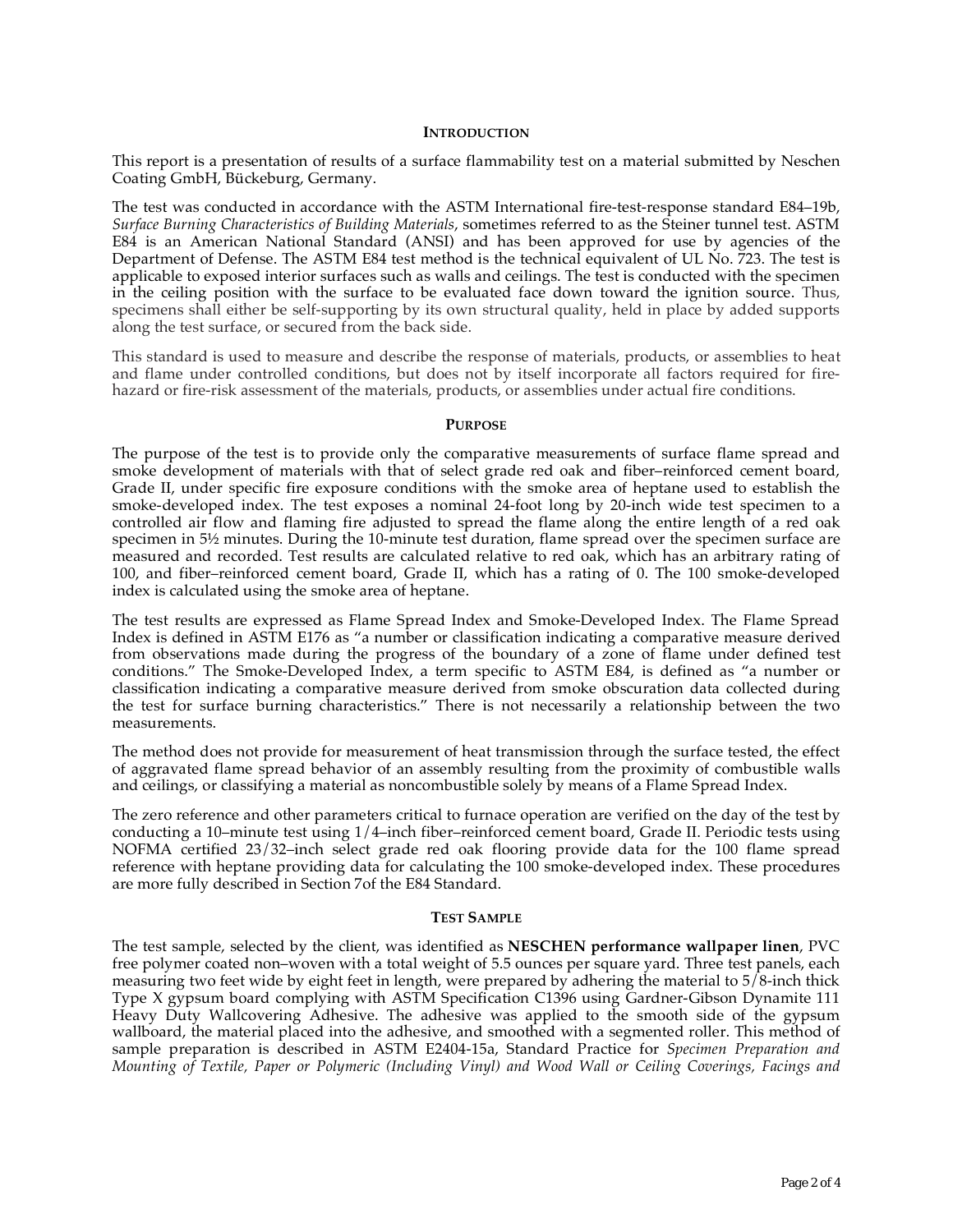*Veneers, to Assess Surface Burning Characteristics*, Section 8.3, Wall or Ceiling Coverings Intended to be Applied over Gypsum Board. After dead-stacking overnight, the prepared panels were transferred to storage racks and conditioned to equilibrium in an atmosphere with the temperature maintained at 71  $\pm$  $2^{\circ}F$  and the relative humidity at 50  $\pm$  5 percent. For testing, the panels were placed end-to-end on the ledges of the tunnel furnace and the test conducted with no auxiliary support mechanism.

#### **TEST RESULTS**

The test results, calculated on the basis of observed flame propagation and the integrated area under the recorded smoke density curve, are presented below. The Flame Spread Index obtained in E84 is rounded to the nearest number divisible by five. Smoke-Developed Indices are rounded to the nearest number divisible by five unless the Index is greater than 200. In that case, the Smoke-Developed Index is rounded to the nearest 50 points. The rounding procedures are more fully described in Sections 9.1, 9.2, and X3 of the E84 Standard. The flame spread and smoke development data are presented graphically at the end of this report.

| Test Specimen                           | Flame Spread Index | Smoke-Developed Index |
|-----------------------------------------|--------------------|-----------------------|
| Fiber-Reinforced Cement Board, Grade II |                    |                       |
| Red Oak Flooring                        | 100                |                       |
| Heptane, (HPLC) Grade                   |                    | 100                   |
| NESCHEN performance wallpaper linen     | 15                 |                       |

#### **OBSERVATIONS**

Specimen ignition over the burners occurred at 0.63 minute. Surface flame spread was observed to a maximum distance of 3.82 feet beyond the zero point at 1.65 minutes. The maximum temperature recorded during the test was 598°F. For information purposes, the actual (unrounded) Flame Spread and Smoke-Developed Indices were 17.4 and 1.9 respectively.

### **CLASSIFICATION**

The Flame Spread Index and Smoke-Developed Index values obtained by ASTM E84 tests are frequently used by code officials and regulatory agencies in the acceptance of interior finish materials for various applications. The most widely accepted classification system is described in the National Fire Protection Association publication NFPA 101 *Life Safety Code*, where:

| Class A | 0 – 25 Flame Spread Index             | 0 – 450 Smoke-Developed Index   |
|---------|---------------------------------------|---------------------------------|
|         | Class B $26 - 75$ Flame Spread Index  | $0 - 450$ Smoke-Developed Index |
|         | Class C $76 - 200$ Flame Spread Index | $0 - 450$ Smoke-Developed Index |

Class A, B, and C correspond to Type I, II, and III respectively in other codes. They do not preclude a material being otherwise classified by the authority of jurisdiction.